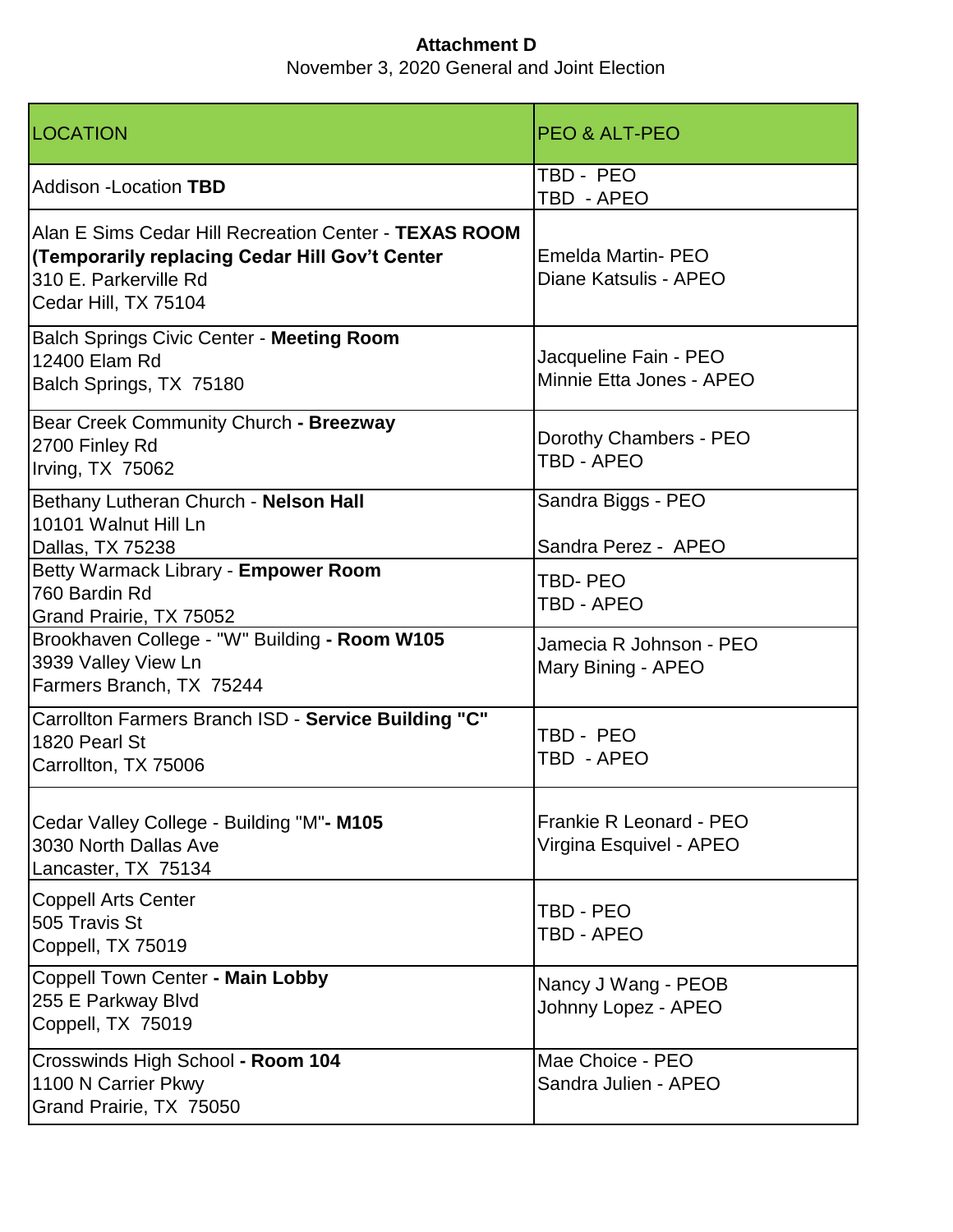| <b>LOCATION</b>                                                                                                       | <b>PEO &amp; ALT-PEO</b>                                       |
|-----------------------------------------------------------------------------------------------------------------------|----------------------------------------------------------------|
| Dallas ISD - Location TBD                                                                                             | TBD - PEO<br>TBD - APEO                                        |
| Disciple Central Community Church - Youth Room<br>901 N Polk St<br>Desoto, TX 75115                                   | Patricia A Carr - PEO<br>Patricia Person - APEO                |
| Duncanville Library - Rooms 1, 2 & 3<br>201 James Collins Blvd<br>Duncanville, TX 75116                               | Barbara Lewis - PEO<br>Ida Brophy - APEO                       |
| Eastfield College Main Campus -<br>"C" Building - TBD<br>3737 Motley Dr<br>Mesquite, TX 75150                         | <b>Charles Edward Mullins Jr - PEO</b><br>Molley Bishop - APEO |
| Eastfield College Pleasant Grove Campus -<br><b>Community Room 108/109</b><br>802 S Buckner Blvd.<br>Dallas, TX 75217 | Bobbye Ross - PEO<br>Mel Cyrak - APEO                          |
| El Centro College Main Campus - Student Center<br>801 Main St<br>Dallas, TX 75202                                     | Cheri Ball-Meza - PEO<br><b>Janice Norris - APEO</b>           |
| El Centro College - West Campus - Rooms 141 & 142<br>3330 North Hampton Rd<br>Dallas, TX 75212                        | Deborah Culberson - PEO<br>Ruby Lee - APEO                     |
| Farmers Branch Manske Library - TBD<br>13613 Webb Chapel Rd<br>Farmers Branch, TX 75234                               | TBD - PEO<br>TBD - APEO                                        |
| <b>Florence Recreation Center - TBD</b><br>2501 Whitson Way<br>Mesquite, TX 75150                                     | Corina Cline - PEO<br>Dale Cotton APEO                         |
| Fretz Park Library - Black Box Theater<br>6990 Belt Line Rd<br>Dallas, TX 75254                                       | Victor Davis - PEO<br>Celeste Craigh - APEO                    |
| Friendship West Baptist Church - Banquet Hall Foyer<br>2020 Wheatland Rd<br>Dallas, TX 75232                          | Dianna Jackson - PEO<br>Anita Smith - APEO                     |
| George L. Allen Sr Courts Bldg - Main Lobby<br>600 Commerce St<br>Dallas, TX 75202                                    | Nicole Sims - PEO<br>Marilyn Taylor - APEO                     |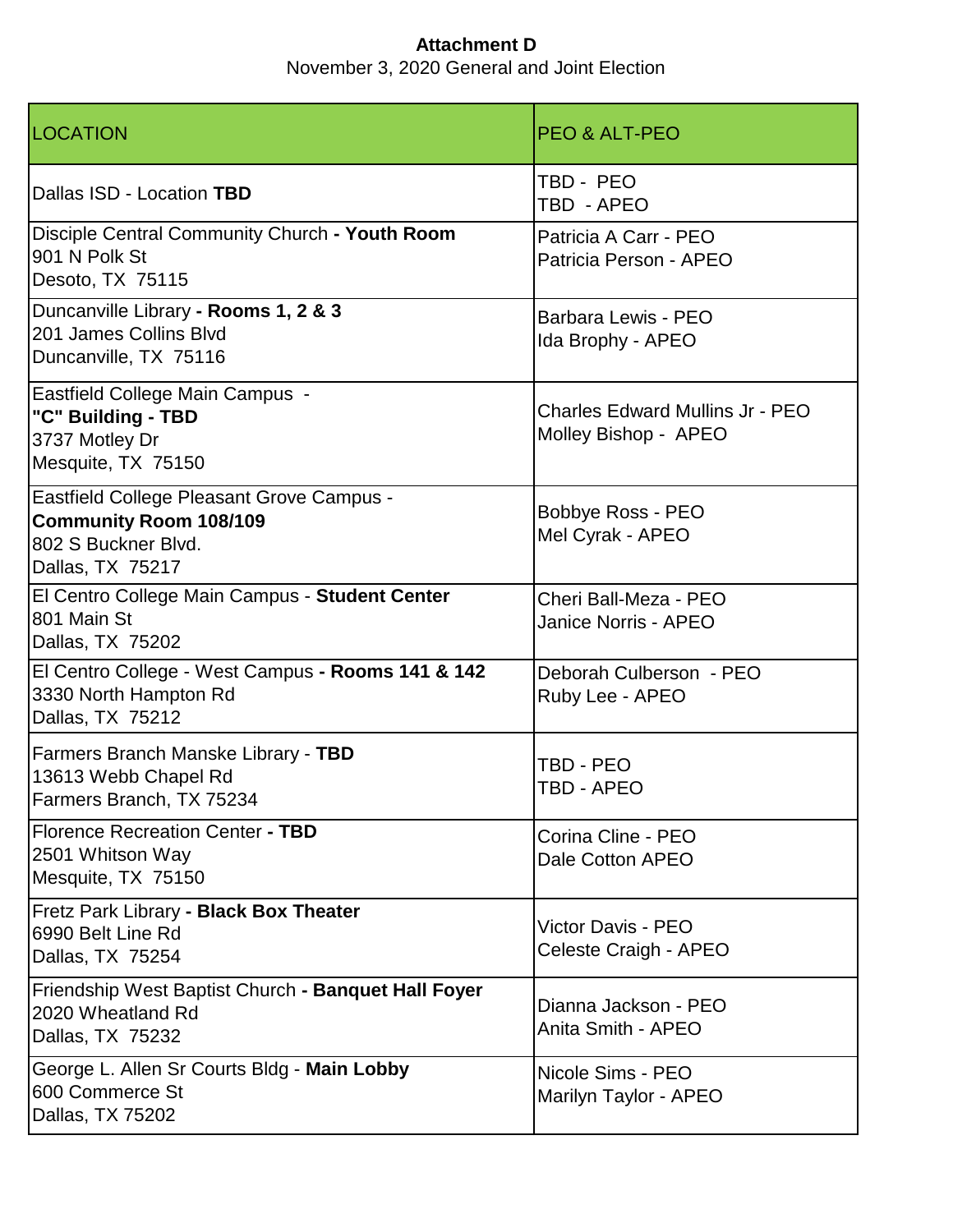| LOCATION                                                                                                               | <b>PEO &amp; ALT-PEO</b>                             |
|------------------------------------------------------------------------------------------------------------------------|------------------------------------------------------|
| Glenn Heights Senior Center - Arts & Craft Room<br>1932 S Hampton Rd<br>Glenn Heights, TX 75154                        | TBD - PEO<br>TBD - APEO                              |
| Grauwyler Park Recreation Center - Room A<br>7780 Harry Hines Blvd<br>Dallas, TX 75235                                 | Mark Baker - PEO<br>Susanne Boone - APEO             |
| Harry Stone Recreation Center - Small Room<br>2403 Millmar Dr<br>Dallas, TX 75228                                      | TBD - PEO<br>TBD - APEO                              |
| Highland Hills Library - Auditorium<br>6200 Bonnie View Rd<br>Dallas, TX 75241                                         | TBD - PEO<br>Sylvia Bracks - APEO                    |
| Hutchins City Hall - TBD<br>321 N Main St<br>Hutchins, TX 75141                                                        | TBD - PEO<br>TBD-APEO                                |
| Irving Arts Center - TBD<br>3333 N MacArthur Blvd<br>Irving, TX 75062                                                  | TBD - PEO<br>TBD - APEO                              |
| Irving City Hall - Main Lobby<br>825 W Irving Blvd<br><b>Irving, TX 75060</b>                                          | Maggie Martins - PEO<br>Debbie Arnett - APEO         |
| Josey Ranch Library - The Meeting Room 105<br>1700 Keller Springs Rd<br>Carrollton, TX 75006                           | Terry Barker - PEO<br><b>Russell Clay - APEO</b>     |
| Lakeside Activity Center - Large Room<br>101 Holley Park Dr<br>Mesquite, TX 75149                                      | Zina West-Lewis- PEO<br><b>Robert Steward - APEO</b> |
| Lancaster Veterans Memorial Library -<br><b>The Meeting Room</b><br>1600 Veterans Memorial Pkwy<br>Lancaster, TX 75134 | Carla Reynolds - PEO<br>Troy B Jackson - APEO        |
| Lochwood Library - Black Box Room<br>11221 Lochwood Blvd<br>Dallas, TX 75218                                           | George Siggers - PEO<br>Corrine Hardin - APEO        |
| Marsh Lane Baptist Church - Fellowswhip Hall<br>10716 Marsh Ln<br>Dallas, TX 75229                                     | Betty Williams - PEO<br>Pamela Thomas - APEO         |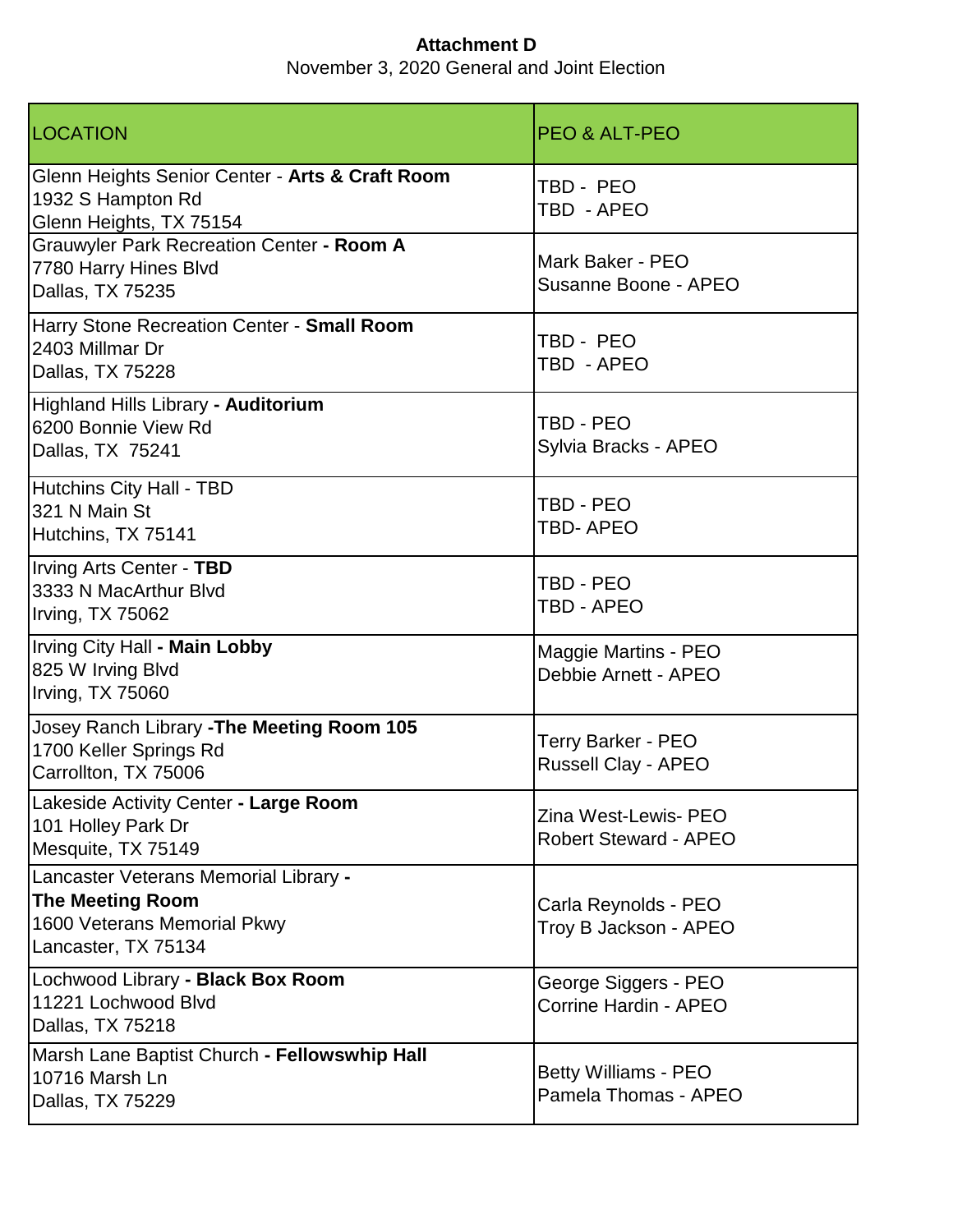LOCATION PEO & ALT-PEO Martin Luther King Jr. Core Bldg **- TBD** 2922 Martin L King Blvd Dallas, TX 75215 Mary Nelson - PEO John Mayfield - APEO Martin Weiss Recreation Center **- Large Room** 1111 Martindell Ave Dallas, TX 75211 Joe Burkleo - PEO Ileana Hubbard - APEO Mountain View College "E" Building **- Main Lobby** 4849 W Illinois Ave Dallas, TX 75211 William Woods - PEO Donald Weeks - APEO North Lake College "L" Building **- Community Library** 5001 N MacArthur Blvd Irving, TX 75038 Valerie Hutchins- PEO Matthew Liguez - APEO Oak Cliff Sub-Courthouse **- The Main Lobby** 410 S Beckley Ave Dallas, TX 75203 Diana Broadus - PEO Duc Nguyen - APEO Our Redeemer Lutheran Church **- TBD** 7611 Park Ln Dallas, TX 75225 Michele Valentino - PEO Rowell Lubbers - APEO Our Redeemer Lutheran Church Grand Prairie - **Fellowship Hall** 4729 S Carrier Pkwy Grand Prairie, TX 75052 Evelyn Gray - PEO Dennis Stockl - PEO Park in the Woods Recreation Center - **TBD (Temporarily replacing Mountain Creek Library)**  6801 Mountain Creek Pkwy Dallas, TX 75249 Kristine Farrell - PEO Clarissa Lindsey - APEO Paul Dunbar Lancaster - Kiest Library **- Class Room A & B** 2008 East Kiest Blvd Dallas, TX 75216 Yvonne Williams - PEO Theresa Hayes - APEO Richardson Civic Center **- West Alcove** 411 W. Arapaho Rd Richardson, TX 75080 Lori Raley - PEO Cynthia Holiday - APEO Richland College Garland Campus **- Main Lobby** 675 W Walnut St Garland, TX 75040 Emma Crayton - PEO Kathleen Abbott - APEO